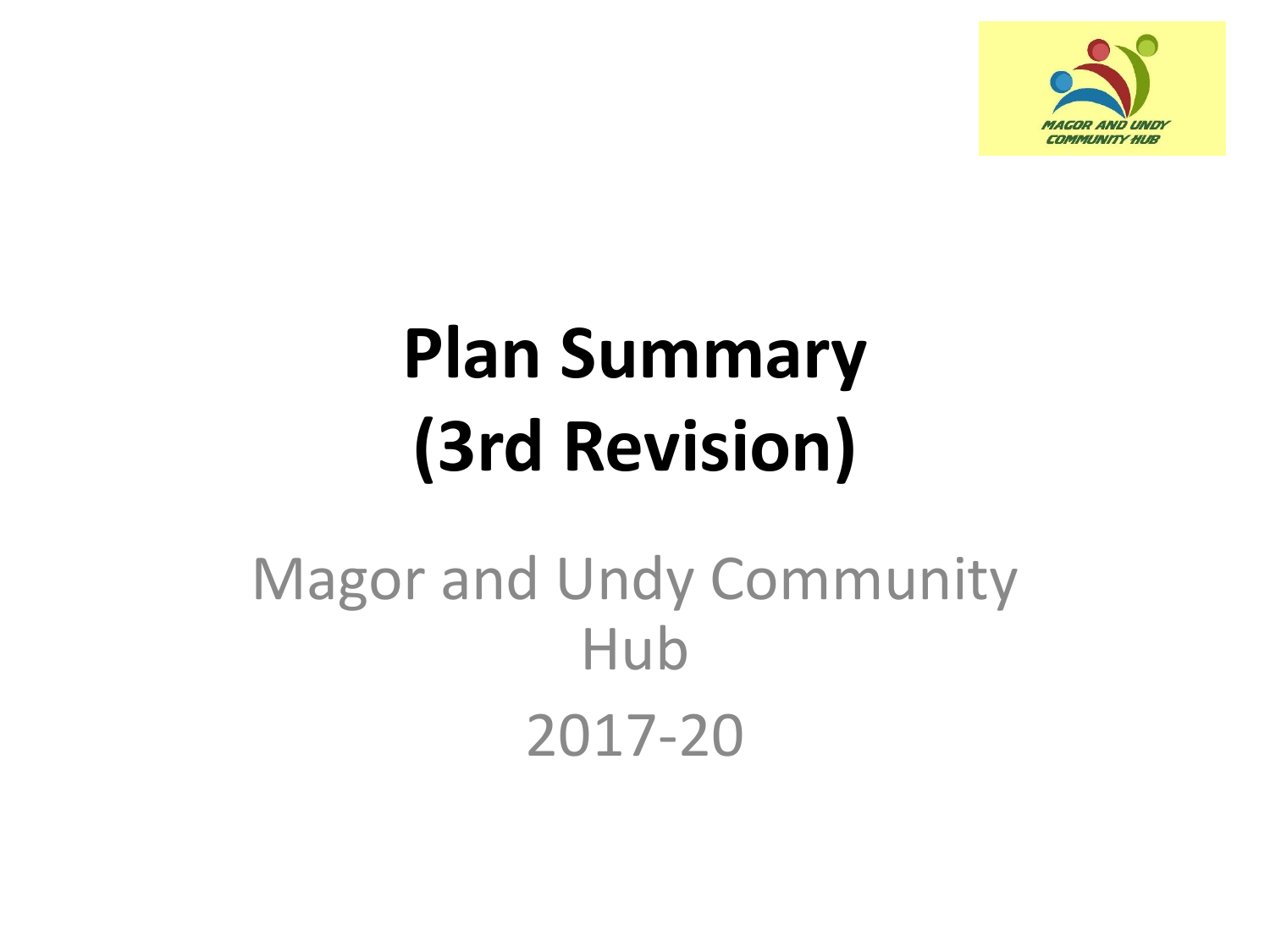#### **Outcomes by December 2020**



- A sustainable, community centre and associated open space ("The Hub") is in place and being managed effectively
- Residents are very supportive and are active in its management and development
- Residents agree that it has made Magor and Undy a better place to live
- People, of all ages, see it as place that helps create social, leisure and support networks
- People agree that it contributes to more active lifestyles
- Residents feel that the site contributes to the useable 'green-space' area in Magor and Undy
- People see that it helps to deliver other services that are needed by the community

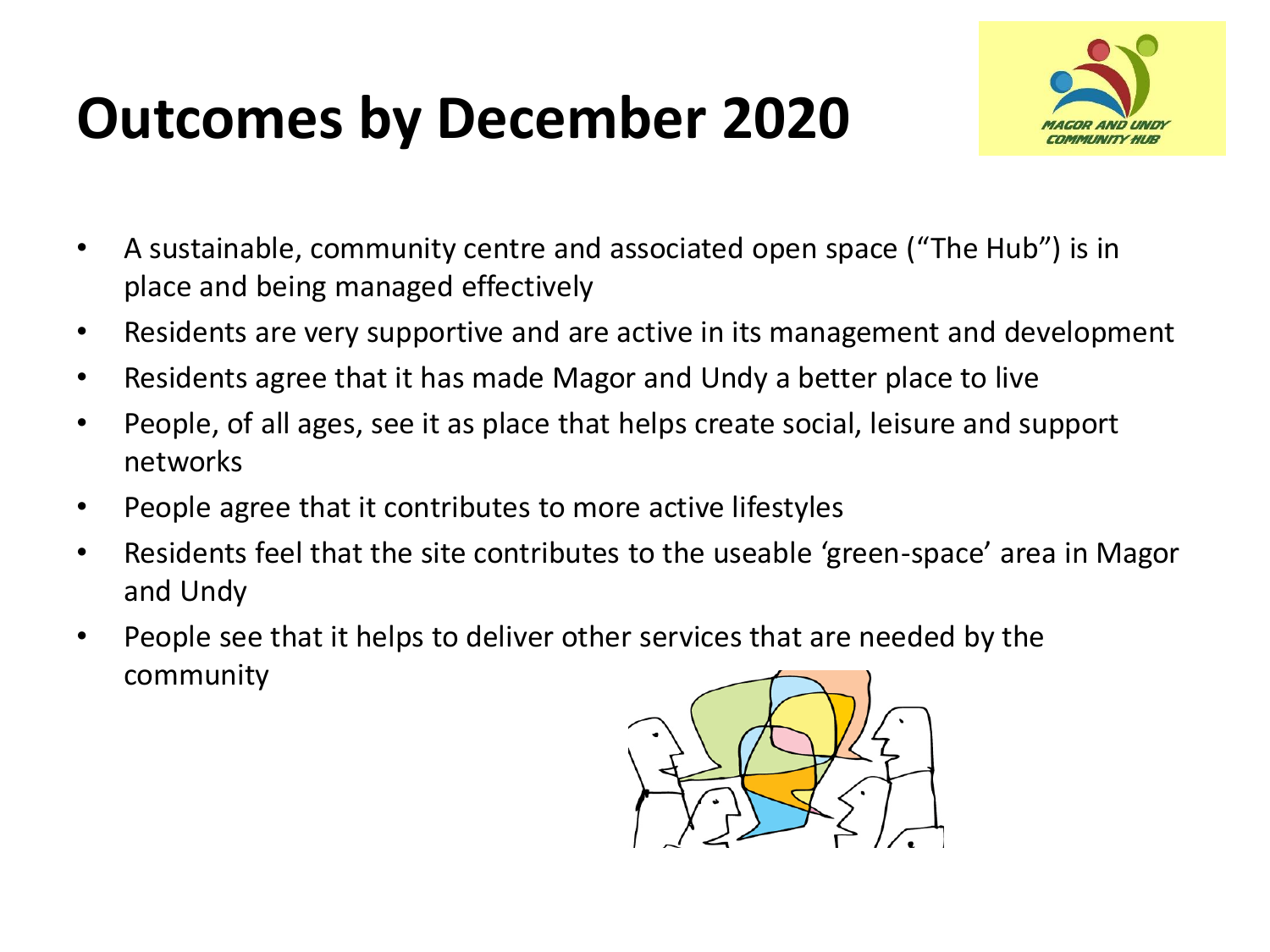# **Target Milestones 2017-20**

#### **(Subject to on-going review)**



- **A** Agreement to work in partnership with MCC Completed
- **B** Ideas and options agreed with MCC Completed
- **C**  Second announcement made in The Villager Completed
- **D** Initial project governance in place Completed
- **E** Architect options evaluated and 1 appointed Completed
- **F** Proposal presented to public Completed 10<sup>th</sup> February 2018
- **G** Funding to commence building secured September 2018
- **H** Planning permission granted Mid September2018
- **I**  Building commencement approved December 2018
- **J**  Building contractors procured End of February 2019
- **K** Building work started End of April 2019
- **L** Building work completed April 2020
- **M** Building formally opened June 2020
- **O**peration planning and asset transfer prep. July 2018 June 2020 (separate plan to be developed)